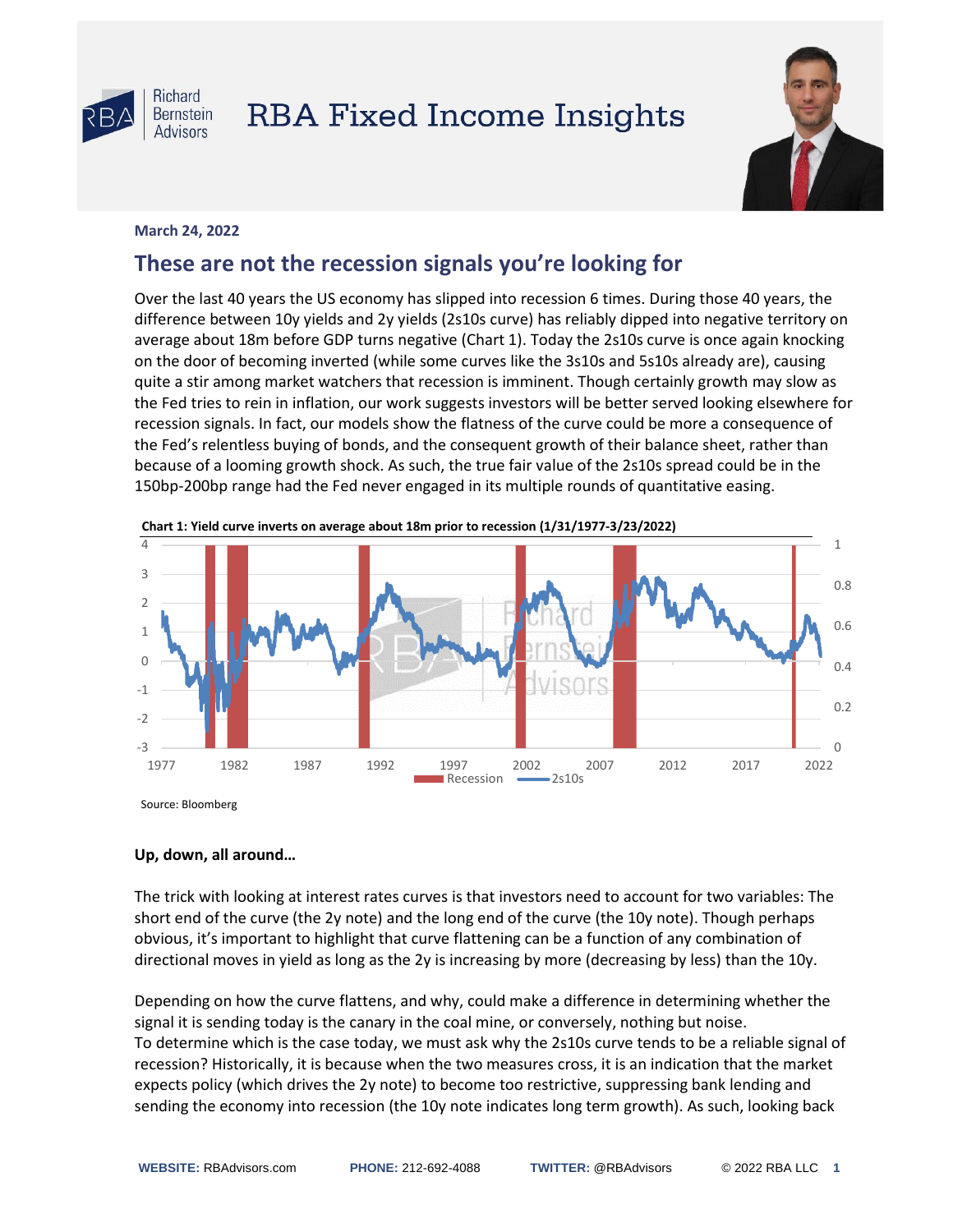over the last 4 recessions and the curve inversions that happened before each, we see that 75% of the time the 10y yield went down as the 2y yield increased. And in 2 of the 3 cases, the bulk of the flattening was due to falling 10y yields. In other words, at those times the market priced restrictive policy (reflected in 2y yields moving higher) would stimy long-term nominal growth (10y yields moving lower).

| Period of 2s10s<br><b>Flattening</b> | Curve Change (bp) | 10Y Change (bp) | % of curve flattening due to<br>falling 10y yield |
|--------------------------------------|-------------------|-----------------|---------------------------------------------------|
| 1988                                 | $-115$            | -6              | 5%                                                |
| 2000                                 | -33               | $-19$           | 58%                                               |
| 2003-2006                            | $-270$            | 29              | $- -$                                             |
| 2016-2019                            | $-133$            | -98             | 74%                                               |
| 2021-2022                            | -137              | 58              | --                                                |

Source: Bloomberg

Today we see a very different dynamic.

- 1) The 10y yield has increased 65bp since the recent bout of curve flattening began nearly 1 year ago. An increase in the 10y is not suggestive of fears of a growth slowdown, regardless of what the 2y note is doing.
- 2) The 10y yield, as we have mentioned numerous times, has been anchored by the Fed's expansion of their balance sheet and ownership of the long end of the curve.

The second point above cannot be overstated. As we have discussed in previous reports, since the Global Financial Crisis (GFC) there have been four main drivers of treasury yields: Inflation, Leading Economic Indicators (LEIs), the Federal Funds Rate, and the size of the Fed's Balance sheet relative to GDP. All four of those indicators suggest rates today should be closer to 3%. We think the market is finally waking up to this reality.

Further, our work suggests that if the Fed had never engaged in quantitative easing, the 10y would likely be closer to 3.7%. This would suggest that without the artificial depression of long end yields, the 2s10s curve should be more in the 150-200bp range rather than the current 23bp. Though the Fed is likely to maintain a sizeable balance sheet, thereby keeping yields relatively anchored versus what would be expected had they never bought bonds, there is clearly scope for yields to increase in the long end over coming quarters. Whether or not this happens with ever higher 2y yields, time will tell, but for now, we would search for other indicators of recession.

**Michael Contopoulos** Director of Fixed Income

**Please feel free to contact your regional portfolio specialist with any questions:** Phone: 212 692 4088 Email: sales@rbadvisors.com